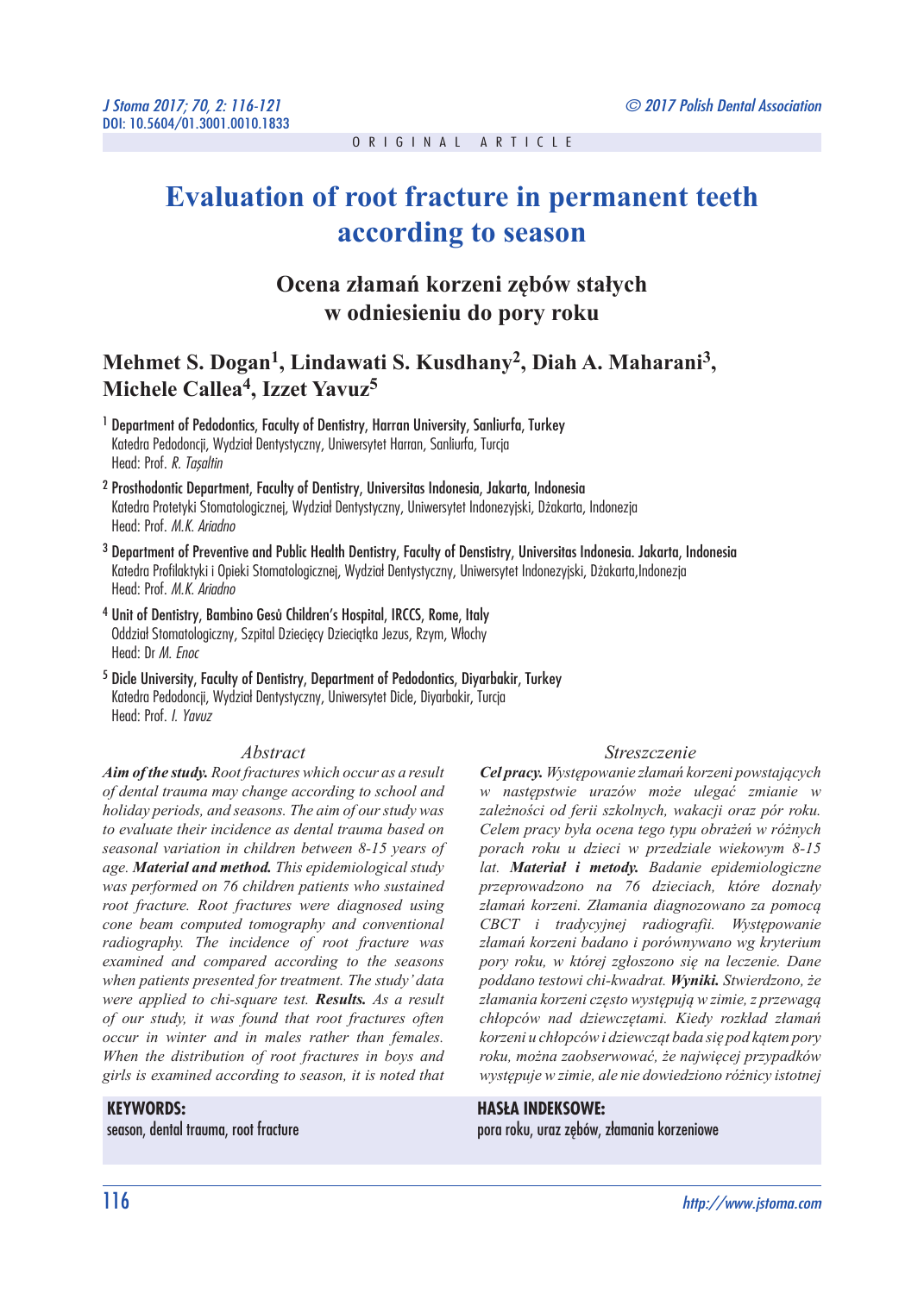*the highest frequency of cases occurs in winter, but a statistically significant difference was not determined (P>0.05). Conclusion. Root fractures can often occur due to excess of activities in childhood compared with other life periods. The incidence of root fractures increases when children perform a variety of activities in unsuitable areas during winter season.*

*statystycznie (P>0.05). Wniosek. Złamania korzeni często występują w wyniku nadmiernej aktywności w dzieciństwie w porównaniu z innymi okresami życia. Występowanie tego typu urazu wzrasta, kiedy dzieci są aktywne w miejscach nieprzeznaczonych do zabawy w okresie zimowym.*

#### **Introduction**

Although dental caries and periodontal problems are decreased owing to increase in preventive dentistry applications, epidemiological studies show that traumatic dental injuries still constitute a significant percentage in children.<sup>1-3</sup> Root fractures are less widespread compared to other damages in classification of dental trauma-based damages. Root fracture is a rare occurrence in comparison with other traumatic dental injuries. Root fractures occur at a rate of 0.5-7% in permanent dentition injuries and 2-4% in primary dentition injuries.4,5

Root fractures occur as a result of a severe facial trauma with more frequent incidence in maxillary teeth compared to mandibular teeth.<sup>6</sup> Frequency of traumatic injuries is reported to be higher in the first ten years of life. In further years this frequency decreases and it is reported that dental injuries are less frequently encountered at and above 30 years of age. They commonly occur between the age group of 11 to 20 years.7

A previous histological and clinical study has shown that four location modalities exist for root fractures: apical root fractures, mid-root fractures, cervical-mid-root fractures and cervical fractures. There are also three healing modalities for root fractures: hard tissue fusion, periodontal ligament interposition with and without bone, and nonhealing with interposition of granulation tissue owing to coronal pulp necrosis.8

Root fractures occur in the root of coronal 1/3, medium and apical 1/3 fractures according to their localization. There are several classifications such as horizontal, oblique, vertical and horizontal/ oblique root fracture according to fracture line.<sup>8,9</sup>

These root fractures may continue from one surface to another surface. Fracture line can be partial. Clinical and radiographic symptoms are most important for the diagnosis of root fractures. Clinical symptoms include presence of fistulae in root fracture-affected teeth, and pain on mastication and chewing, and abscess-like manifestations as a result pulp necrosis. Radiographic views of root fracture show the fracture line. However, the fracture line may not be seen in conventional and digital x-ray radiographs, if root fractured teeth constitute an undamaged segment or because it is superimposed on the fracture segment.<sup>10,11</sup>

In these cases, cone beam computed tomography is the most important tool in the diagnosis of root fracture.12

In literature, although there are studies evaluating the relationship of seasons with dental trauma, no studies have been found related to root fracture.

The purpose of this study is to evaluate the relationship of seasons and root fractures incidence in children between 8-15 years of age.

#### **Material and method**

This epidemiological study was performed on 78 children patients who have been exposed to dental trauma, and root fracture was diagnosed radiologically (conventional radiograph and cone beam computed tomography) (Figure 1-4) between 2009 and 2015. Only patients with anterior teeth fracture who were 8-15 years of age and healthy individuals were included in this study. In all, 130 root fractured teeth were examined. We investigated the incidence of root fractures according to season based on patients' time of referral. This study was confirmed by the ethical board of Medical Faculty of Dicle University. Additionally, relevant parents' consent was obtained.

Cone Beam Computed Tomography (CBCT) images were taken from patients with diagnosed root fractures. CBCT images were obtained in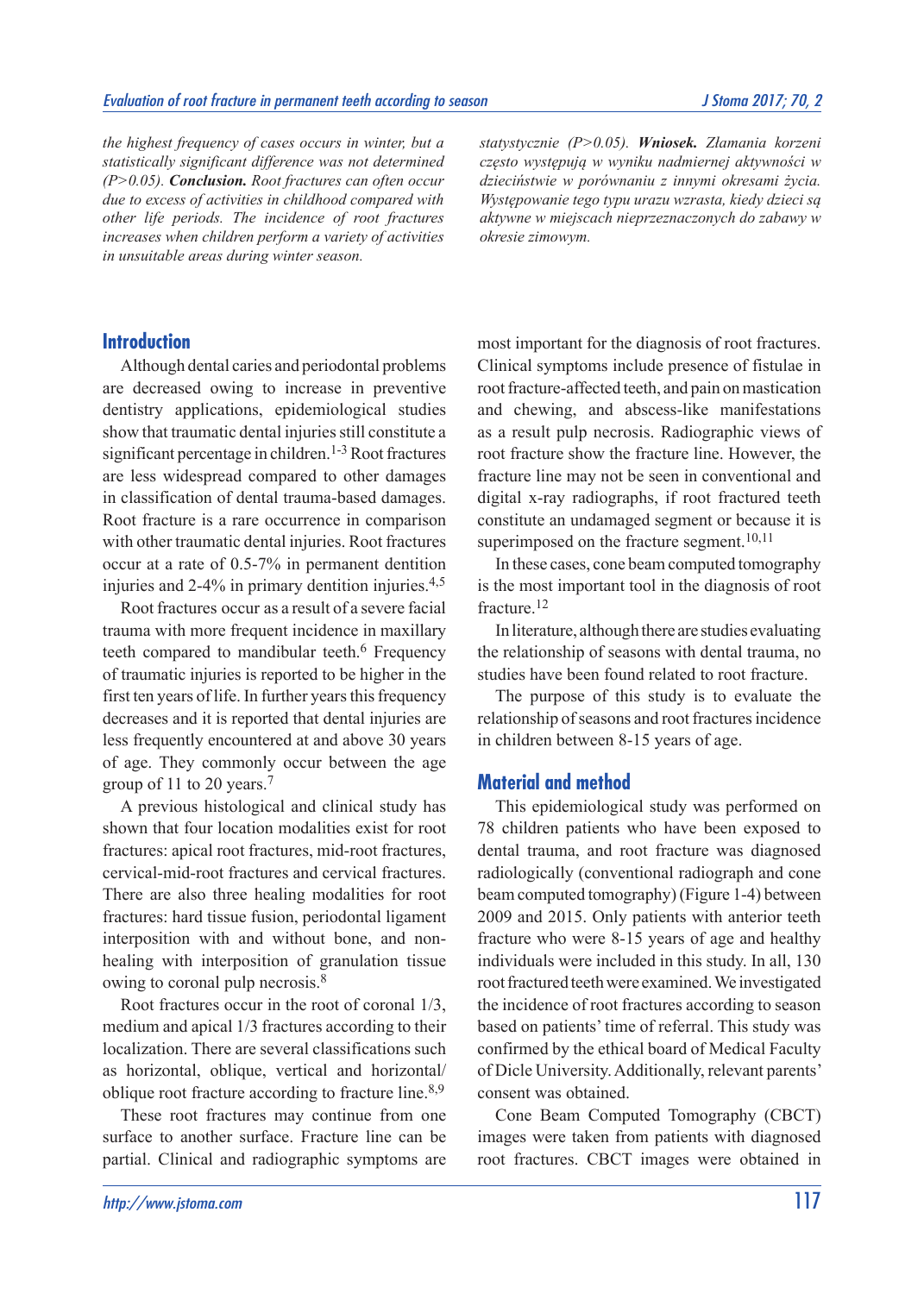



*Fig. 3. CR view of the middle-third and apical- -third root fracture.*



*Fig. 1. CR view of the middle-third root fracture. Fig. 2. CBCT view of the middle-third root fracture (a, b). Apical-third (c, d).*



*Fig. 4. CBCT view of the apical-third root fracture in a mandibular tooth.* 

8.9 seconds with three-dimensional volumetric dental tomography device (i-CAT®, Model 17- 19, Imaging Sciences International, Hatfield, Pa USA). CR images were obtained in periapical radiography (Eastman Kodak, Rochester, NY).

The patients according to clinical and radiological results, following CBCT and conventional radiograph (CR), underwent conservative and endodontic treatment.

The teeth with post-traumatic luxation were splinted. Generally, orthodontic wire, composite splint was applied so that physiological movement of teeth could be allowed (0.5 mm orthodontic wire, Kuraray 3M ESPE composite).

### **Statistical methods**

All data were entered into SPSS. The distribution of root fractures in boys and girls, according to seasons, was examined with Pearson Chi-Square tests.

#### **Result**

As a result of more detailed analysis of the images obtained with CBCT and CR, root fracture injuries were identified in a total of 130 teeth of the 78 children between 8 and 15 years of age who were exposed to trauma. It has been observed that frequency of root fractures was higher in males (60.25%) compared to females (39.75%).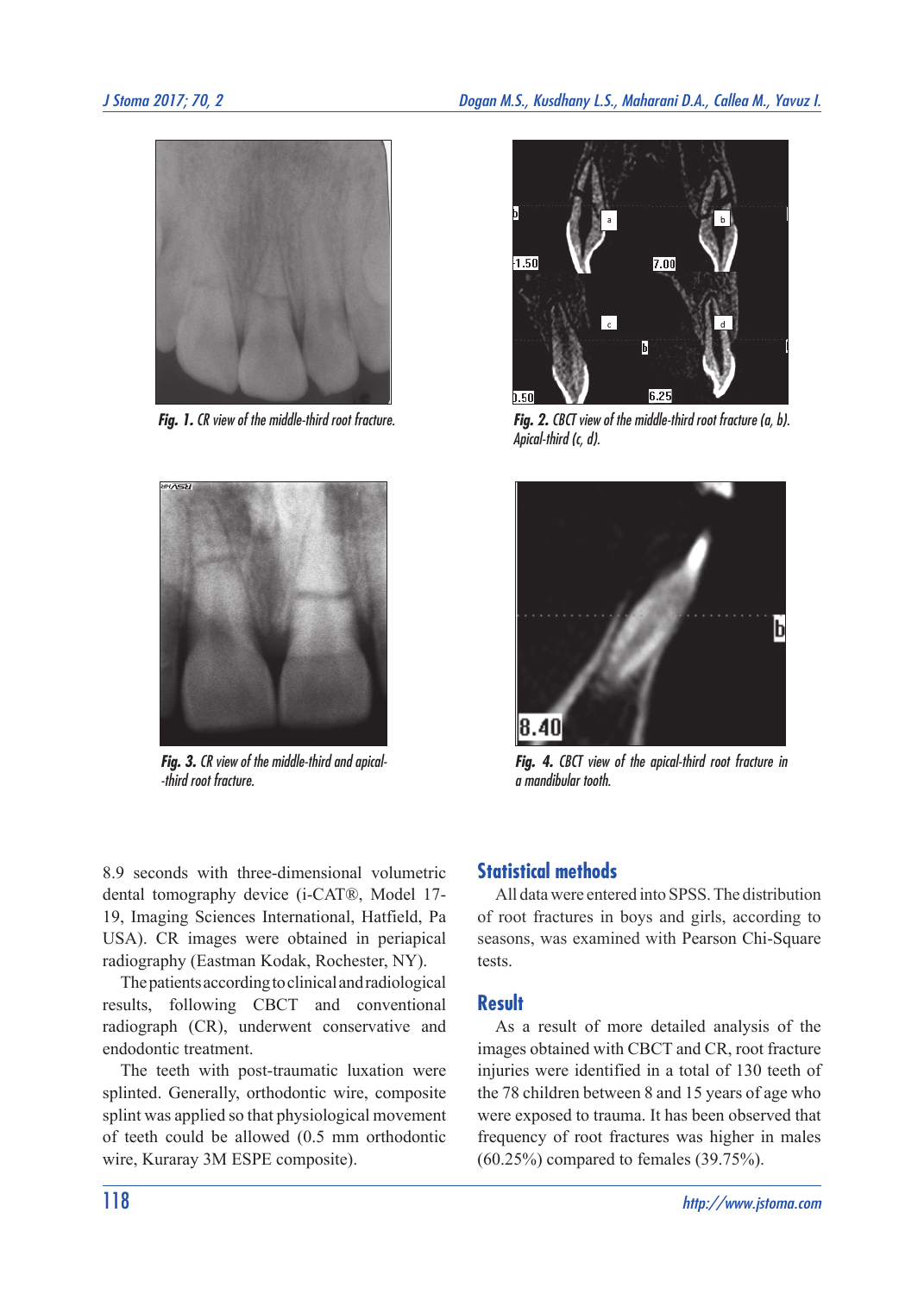|        | Male | Female | Total |
|--------|------|--------|-------|
| Winter | 23   | 18     | 41    |
| Summer | Н    | 6      | 17    |
| Autumn |      | 2      | h     |
| Spring | 9    | 5      | 14    |
| Total  | 41   | 31     | 78    |

**Table 1.** The distribution of children according to season

Root fractures observed in 130 teeth included 81 horizontal root fractures, 44 oblique root fractures, 2 fragmentary fractures and 3 vertical root fractures. An examination of the root fractures showed that 129 of the 130 teeth were maxillary incisors and one was mandibular.

The study found high incidence of root fracture in winter compared with other seasons (Table 1). Root fractures for females had maximum rate of 58.06% in winter and minimum rate of 0.6% in autumn; root fractures in males had maximum rate of 48.9% in winter season and minimum rate of 0.85% in autumn (Table 1). In summer and spring, both female and male patients had the same rate of root fracture. When the distribution of root fractures in boys and girls is examined according to season, it is found that the highest frequency is in winter, but a statistically significant difference was not determined (P>0.05).

When root fractures were analyzed according



*Fig. 5. The distribution of root fractures according to localization and season.*

to location, apical 1/3 root fractures were found to be the most frequently occurring type of root fracture and higher in winter than in any other season (Figure 5). Root fractures of maxillary central teeth were identified more frequently than of other teeth (Figure 6).

#### **Discussion**

We evaluated changes in the incidence of root fracture according to seasons in this epidemiological study. When literature was reviewed, it transpired that there had been no similar studies thus far. However, when epidemiological studies on dental injuries were examined, the results of the present study were similar to their results. The results from this epidemiological study showed that root fracture is more common in males (60.25%) compared to females (39.75%) and higher in maxillary anterior teeth.

Most studies have reported that dental trauma increased in summer compared with winter.13-16

 Another study reported that the frequency of dental trauma increased in March and September. In addition, root fractures have been reported to occur in 2.4% of cases. It indicated that maxillary incisors were the most frequently injured teeth.<sup>17</sup>

*Altay* et al. reported that in the spring-summer period more traumatic injuries occur, but they claimed it was not statistically significant.18

*Gassner* et al. reported that craniomaxillofacial trauma peaked in the summer season in August (10%) and during the spring season in May (9.2%)



*Fig. 6. Root fracture occurrence in teeth according to season.*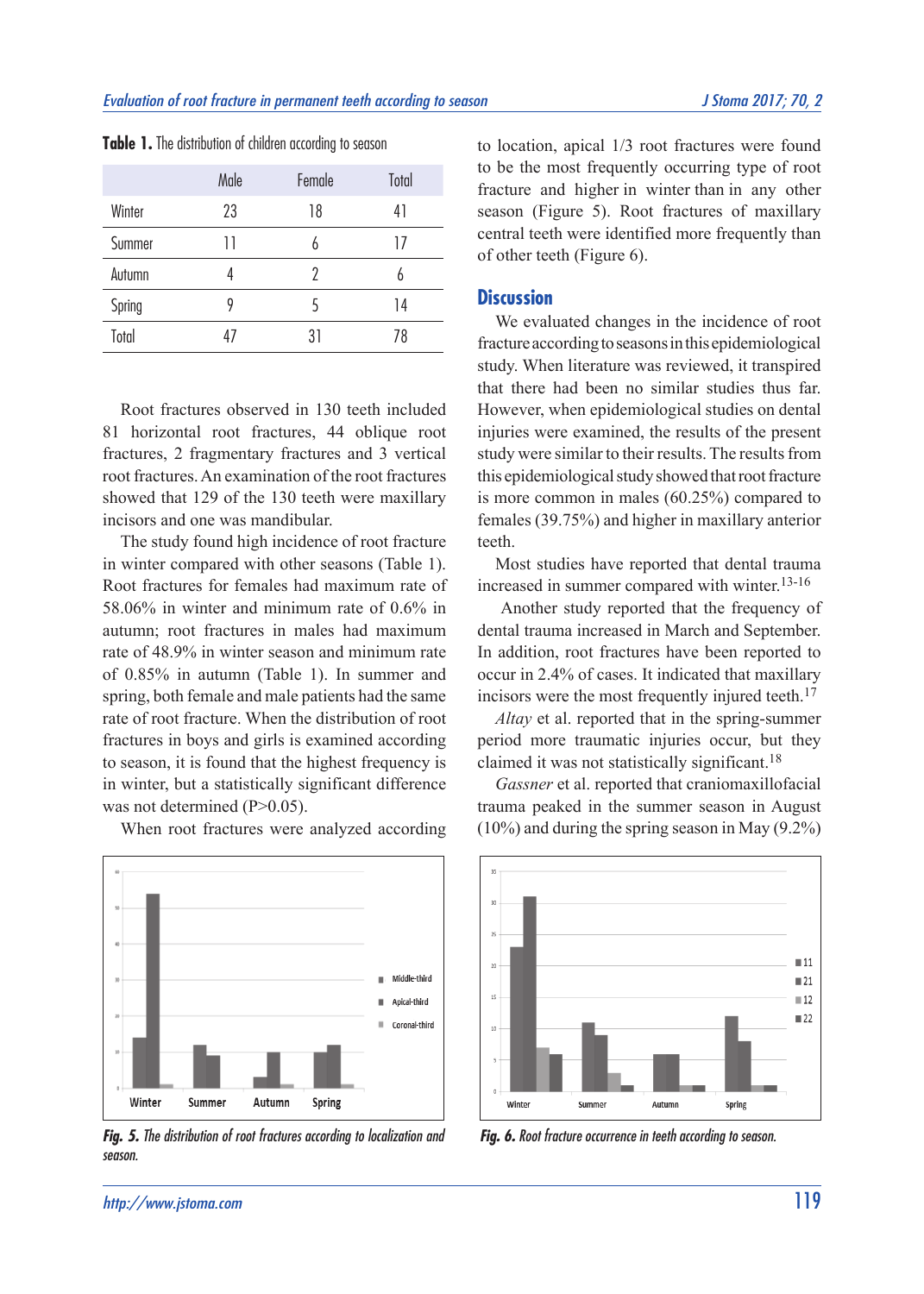and revealed the lowest occurrence in the fall season in November (5.9%).<sup>19</sup>

One previous study assessed dental injuries according to season. In that study, dental injuries statistics were 52.3% for females and 47.7% for males, and there was no statistical difference between genders. The highest dental trauma frequency was noted in spring and summer.<sup>20</sup> However, in our study in males it occurred more frequently in winter.

*Cvek* et al. showed that root fracture occurred most frequently in maxillary incisors rather than mandibular incisors. Furthermore, they said that it was more common in males. They found that root fractures according to localization are more frequent in the mid-third than in the apical or cervical regions.21

*Andreasen* et al. performed a study on root fractures. They researched 400 intra-alveolar root fractures. They showed that root fractures are common in maxillary central incisors and middlethird root fracture.4 In our study, it was observed that root fractures occurred in apical 1/3 in 84 teeth, middle-third in 40 teeth and in coronal 1/3 area in 5 teeth; in that sense our study differs from the literature.

In the study by *Majorana* et al., the prevalence of root fractures is more frequent in permanent teeth than primary teeth, and root fractures affected most frequently maxillary incisors.22 *Cvek* et al. specified that middle-third root fracture is more common when compared with other studies related to root fracture. They investigated 534 root fractured teeth.23

 In our study, root fractures occurred commonly in the apical 1/3. However, root fractures in primary teeth were not examined in our study.

#### **Conclusion**

The excess of activities can cause common dental trauma in childhood. These activities vary depending on the seasons in our country and region. In this study, we examined distribution of root fractures according to seasons, with dental injuries being a result of various factors in children. We believe that increase in the number of cases of trauma in winter results from children performing a variety of activities in unsuitable areas. However, root fractures are common during school period due to over capacity of students in classes at school with no playgrounds in the school yard.

#### **References**

- 1. *Caldas AF, Burgos MEA:* A retrospective study of traumatic dental injuries in a Brazilian dental trauma clinic. Dent Traumatol 2001; 17: 250-253.
- 2. *Lauridsen E, Hermann NV, Gerds TA, Kreiborg S, Andreasen JO:* Pattern of traumatic dental injuries in the permanent dentition among children, adolescents, and adults. Dent Traumatol 2012; 28: 358-363.
- 3. *Malmgren B, Andreasen JO, Flores MT, Robertson A, DiAngelis AJ, Andersson L,* et al.: International Association of Dental Traumatology guidelines for the management of traumatic dental injuries: 3. Injuries in the primary dentition. Dent Traumatol 2012; 28: 174-182.
- 4. *Andreasen JO, Andreasen FM, Meja`re I, Cvek M:* Healing of 400 intra-alveolar root fractures. 1. Effect of pre-injury and injury factors such as

sex, age, stage of root development, fracture type, location of fracture and severity of dislocation. Dent Traumatol 2004; 20: 192-202.

- 5. *Heithersay GS, Kahler B:* Healing responses following transverse root fracture: a historical review and case reports showing healing with (a) calcified tissue and (b) dense fibrous connective tissue. Dent Traumatol 2013; 29: 253-265.
- 6. *Andreasen JO, Andreasen FM, Meja`re I, Cvek M:* Healing of 400 intra-alveolar root fractures. 2. Effect of treatment factors such as treatment delay, repositioning, splinting type and period and antibiotics. Dent Traumatol 2004; 20: 203-211.
- 7. *Malhotra N, Kundabala M, Acharaya S:* A review of root fractures: diagnosis, treatment and prognosis. Dental Update 2011; 38: 615-628.
- 8. *Andreasen JO, Ahrensburg SS, Tsilingaridis G:*